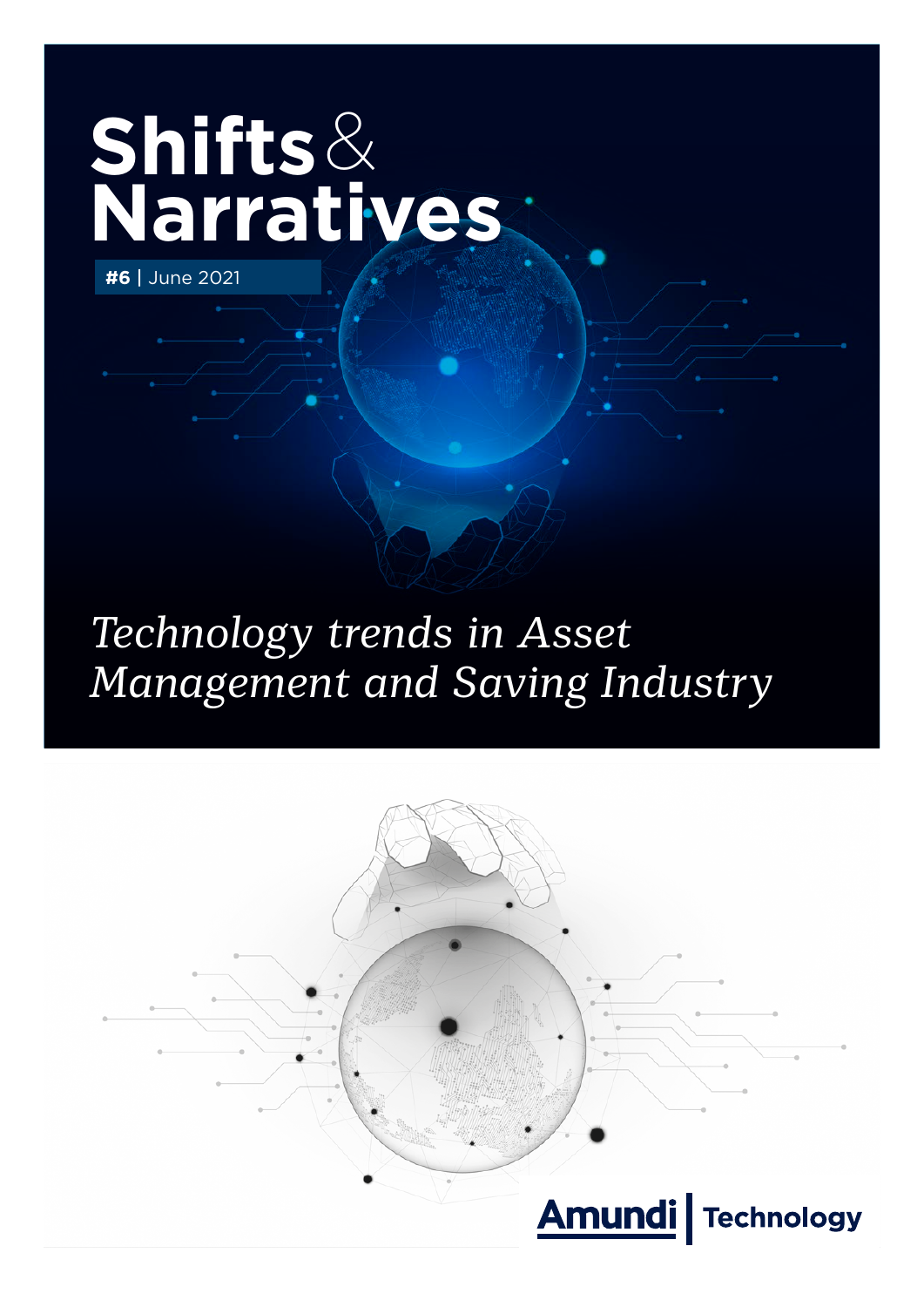- **1** Making the most of the Technological opportunities
- **2** Building your technological advantages
- **3** Asset Management brave new world: how to make the most of technological opportunities
- **4** Turning Asset Management and Saving challenges into opportunities
- **5** Latest Technology Trends and opportunities in Asset Management and Saving Industry

*These are days to be optimistic if you are an Asset Manager. And this is not just because the industry has been doing well and the fundamentals remain strong going forward. The future looks bright because the same technological forces that are being so disruptive, present an equal number of opportunities for those who are prepared to embrace change.*

It is clear that Asset Managers have to juggle an increasing number of challenges: on the one hand, as passive funds grow ever more popular, pressure on prices increases thus reducing fees for active funds and ultimately causing a decline of revenue margins. This dynamic is exacerbated by the emergence of new digitally-savvy boutiques. On the other, an increase in the level of sophistication of clients is in play: as they demand more complex and tailored solutions, firms have to invest in people and technologies to keep up with the pace of change. Agile and client-oriented technology is key to support asset manager and saving actors to face multiple investors requirements and continuous growth objective.

To complete an already uncertain picture, asset managers, institutional investors, distributors and wealth managers must also contend with the burden of far more onerous regulations. This is particularly true in Europe, where rules such as MiFID II have augmented the task for firms, both in terms of the amount of human resource that must be deployed to ensure compliance, and the need to make Portfolio Management Systems (PMS) more sophisticated and transparent.

However, while many will blame technology for some - or most - of these ills, technology is in fact part of the solution. It is thanks to digitisation that

players will manage to solve some of these issues and keep up with the latest digital trends that have so deeply transformed the Asset Management Industry over the last decade. And today, we are no longer talking about a rapidly changing environment in which financial institutions evolve, but rather a full paradigm shift, which opens up a whole series of opportunities for those who move swiftly and decisively. As it became apparent during the COVID crisis, companies will need an efficient technological infrastructure, that proves to be scalable, secured, and cost efficient in the first place as well as the agility and capabilities to bring solutions that add value to users and customers quickly.

To do so, they will need to continue fine-tuning the ongoing investment in technology and innovation or partner with a trusted, cost-effective, robust and scalable technology provider so that they can integrate the newest technologies in their offering. This technology wave features prominently:

- Cloud and Open Source Solutions
- Robo Advisor
- Cyber Security
- Machine Learning & Artificial Intelligence
- Natural Language Processing (NLP)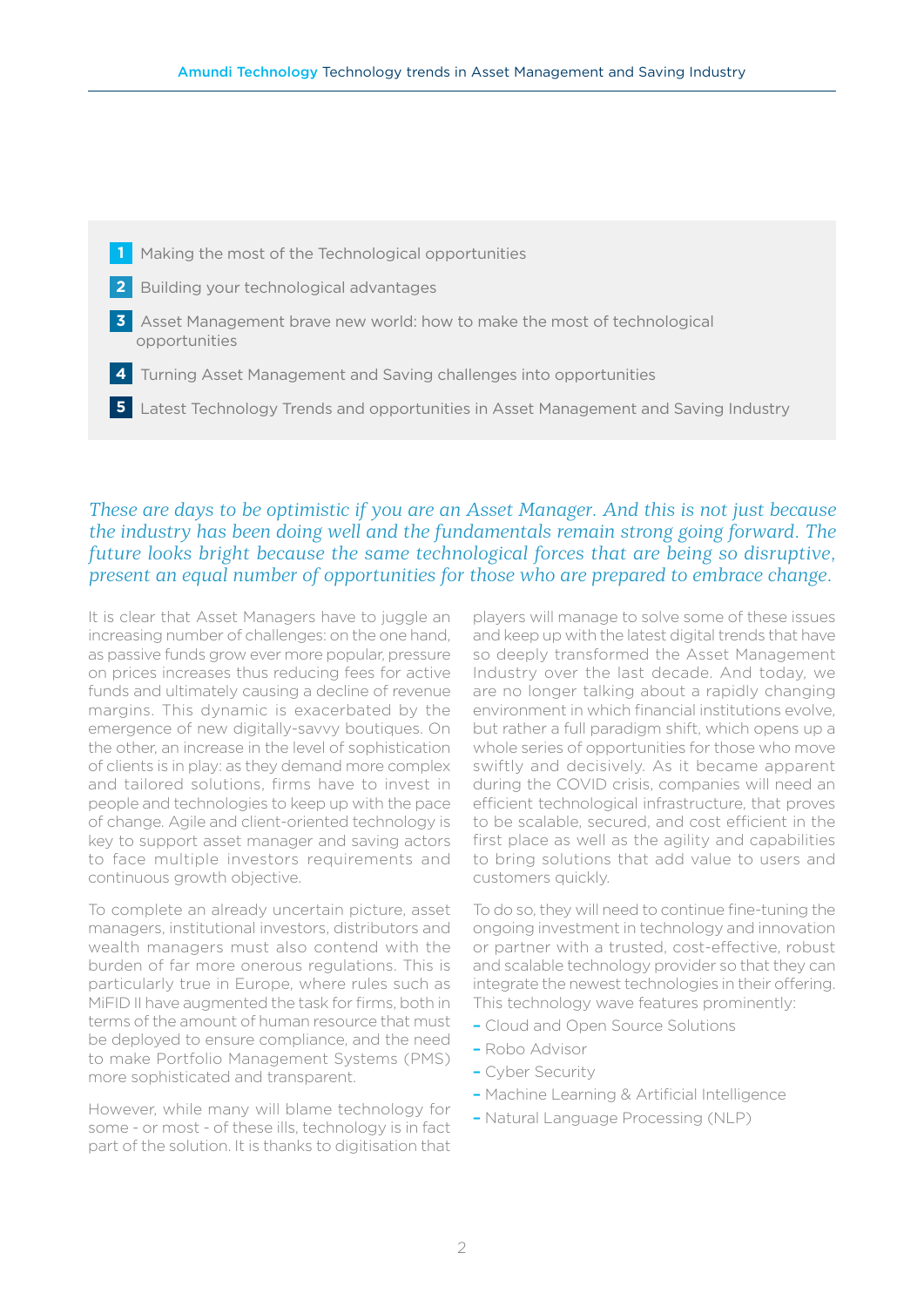### Cloud and Open Source Solutions



#### *Cloud has become a fact of life and an absolute imperative for businesses worldwide. According to Cisco, by 2021 94% of all enterprise workload will see processing through a Cloud Center. And 77% of IT leaders expect to increase use of Open Source according to research by Red Hat in 2020.*

This also applies to the asset management industry, where the newest trends require that players have a strong capacity to scale technical infrastructures and adopt an open architecture platform while controlling costs. To manage these three simultaneous challenges, asset managers must develop a cloud platform for their business either by developing it internally or by identifying a partner to benefit from a state of the art, global platform.

A cloud platform enhanced with Application Programming Interface (API) connectivity is clearly the right solution, since it enables scalability, flexibility, and security to accompany customers in their day-to-day activities and support their growth objectives. In fact the Holy Trinity of Cloud, Software as a Service (SaaS) and open API Cloud platforms are now an absolute reference in the industry and players will need to solve this challenge in order to continue adding value to their clients and remain viable in terms of offering.

We can foresee something similar to the impact that SalesForce had in terms of use of Cloud for regular businesses: it will enable users to access data all over the world with the huge added value of generating continuous and real time updates to the software and reduce the need to buy data

centres, since the provider will do this already through its infrastructure.

And in fact, it will be largely thanks to the Cloud that Asset Managers will be able to offer digital dashboards to their end clients - be that retail or institutional - thus enabling them to have a bird's eye view of their investments in real time including ESG analytics, risk ratios, breakdown, etc.

Cloud services are expected to continue expanding at hyper speed over the next 12-24 months, bringing down costs to access thanks to increasing availability of public clouds as well as boosting performances, thanks to solutions such as edge computing (where data is stored closer to users rather than centrally) and multi-cloud access. But by using cloud solution, financial institutions have to ensure data security to protect clients and investors interest. To do so, they need to must carefully choose the type of cloud solution between private and public.

The cloud's symbiotic relationship with Artificial Intelligence and Open Source applications is likely to further lower barriers to entry, while the development of industry specific Cloud systems, including Finance, is likely to improve performances and adaptability to specific needs.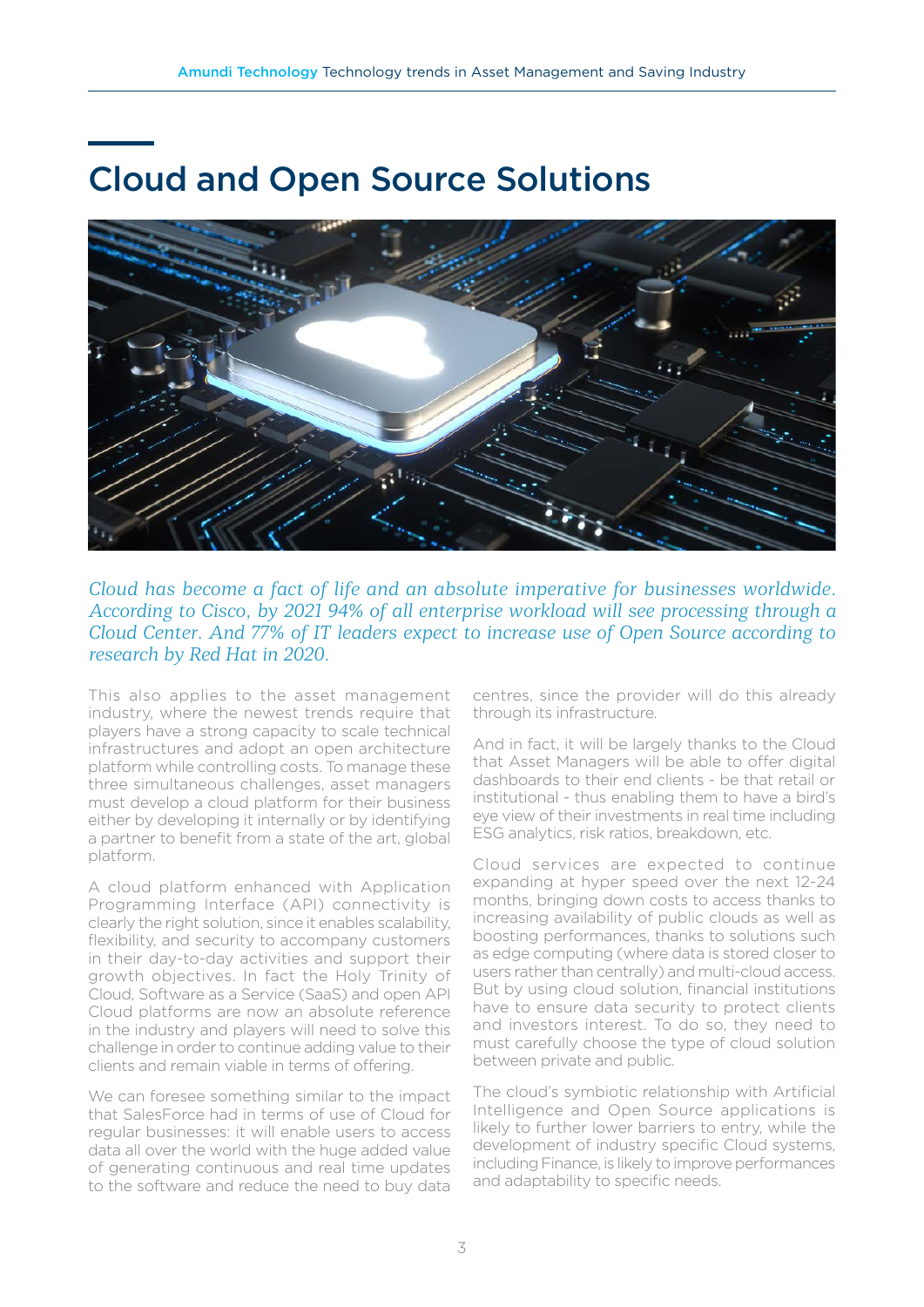### RoboAdvisor



#### *Try to type in Robo Advisor in Google search and you will get close to 27 million results. And that should be no surprise, since RoboAdvisors are literally taking the industry by storm, a trend only accelerated by the COVID pandemic.*

This service is booming thanks to its broad applicability: from customer knowledge, to asset management advice, to digital subscriptions and monitoring financial products' trends and performances. The investment behaviour of end customers is constantly evolving and their financial intermediary is now adapting with new tools for more personalised and relevant advice.

Robo Advisors are digital platforms that provide automated, algorithm-driven financial planning services with little to no human supervision. They collect information from clients about their financial situation, knowledge, investment objectives (e.g. equities, fixed income, emerging market, ESG) and future goals through an online survey and then use the data to offer advice and automatically invest client assets.

Not quite the financial version of Scarlett Johansson's impersonation of a virtual assistant in the groundbreaking movie Her, RoboAdvisors yet predate popular applications such as Siri, as the first advisor (Betterment) was launched in 2008 and is currently still operational with around USD 18 Bn under management.

As a use case, let us look at advisors and individual investors: a Robo Advisor could guide them through thousands and thousand of assets available, based on their risk/reward preferences, their investing history and relative positions. Robo aAdvisors also cost a fraction of human advisors and are of course available 24-7, assuming the customer has internet access.

The era of Robo Advisory is still in its infancy, and new territory is being breached into regularly thanks to big data and artificial intelligence. Data in particular allows for a better understanding of investor behaviour. Robo Advisors are expected to continue growing strongly in the next few years with Mordor Intelligence expecting a CAGR of over 40% between now and 2026 and reach a total of 16 trillion US dollars in AuM.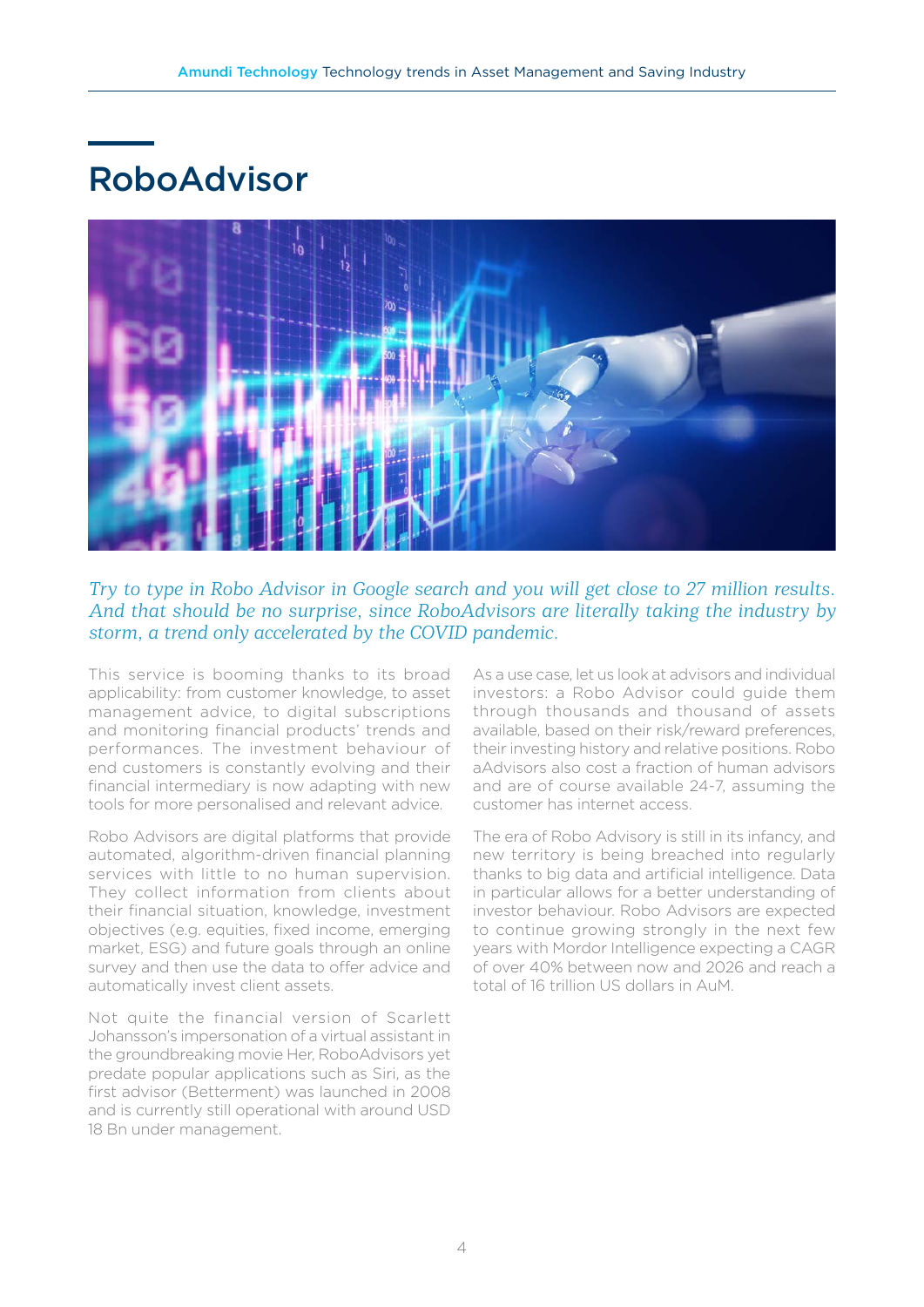### Cyber Security



*Cyberattacks and cybercrime are increasing regularly both in terms of volume and sophistication. The European Council is currently working on a Cybersecurity framework that will allow us to build an open and secure cyberspace and create greater trust in digital tools and services.*

The asset management industry does not escape these challenges and need to invest robustly in security measures, with a strong focus on Cyber Resilience geared at protecting clients' interests.

Platform and service security go hand in hand and they are ultimately a set that must feature a strong vision, great IT solutions, plus people and processes working together to protect clients' interests and to ensure business continuity in case of adversity. The 3 main cyber security pillars that firms must invest into in order to protect their clients' interests and data are:

- Security by design: Develop and deliver 100% secured platforms to protect clients' data, ensure integrity and block cyber-attacks;
- Cyber resilience and anticipation: Ensure continuous functional and security improvement while being vigilant and reactive, despite adverse cyber events;
- Agility: Reconcile security and agility to support growth objectives in a secure environment.

Ultimately, the great advantage of using a fully secured platform is to avoid being hit by a cyber crisis. These can be detrimental at best for a business and lethal at worst: nobody wants to appear in the press as a victim of a cyber attack and in the specific case of the asset management industry, a cyber attack could mean a complete and instantaneous haemorrhage of funds.

With an estimated 50 billion devices connected to the net, and the exponential growth of home working (boosted by the pandemic) the routes of access for hackers are multiplying fast. According to the Management Consultancy McKinsey, by 2025 there will be on average 4 IoT devices per person so this trend is only likely to exacerbate, making it imperative to strengthen protection.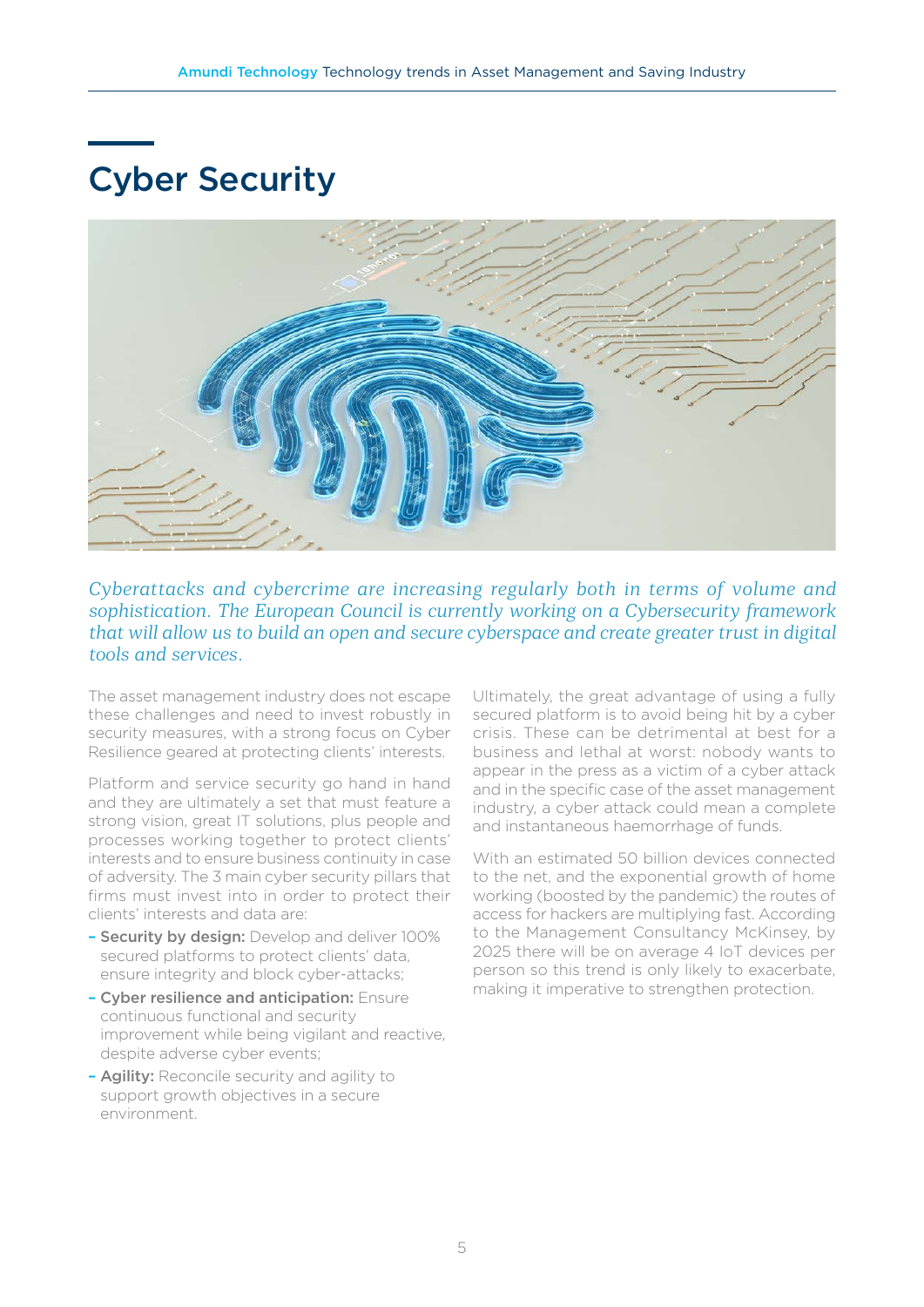### Machine Learning and Artificial Intelligence



*Alan Turning, who is referred to as the father of computer science, also started officially the conversation around artificial intelligence in 1950 with his seminal work, «Computing Machinery and Intelligence». Here, Turing famously asked: "Can machines think?" and proceeds to offer a test, still known as the «Turing Test», where a human would try to distinguish between a computer and human text response. In order words, Artificial*  Intelligence is the science that concerns with the simulations of human intelligence in *machines that are programmed to think like humans and mimic their actions.*

When applied to business, Artificial Intelligence supports both the optimisation of processes, as well as the analysis of massive volumes of non standardised information. For example, Machine Learning, thanks to the ability to churn through staggering amounts of data in no time, combined with python algorithms can be used by portfolios managers to design, construct and optimize portfolios. These advanced coding capabilities are helping fund managers to select investment universe, integrate various optimisation engines and risk models to, at the end, take better decisions faster.

Or think about the dull task of reconciliation between custodians and front office position keeping which thanks to AI will take place in real time and with the added value of eliminating the inevitable human error.

A third artificial intelligence use case is data cleaning. Indeed, AI can be used to correct essential and relevant data by replicating the best experts and market methodologies. These data cleaning functionalities support the entire value chain to facilitate funds management, ESG analysis, portfolios valuation, etc.

While algorithms are constantly improving and applications getting more powerful and sophisticated, the increase in raw processing power - all the way to quantum computing - is what is likely to boost the strength of these powerful applications in the near term.

IDC expects the market for software, hardware and services to grow to USD 554 bn from the current USD 327 bn by 2024. The intersections with Cyber and Internet of Things is likely to make Machine Learning and Artificial Intelligence one of the most critical areas of development in years to come.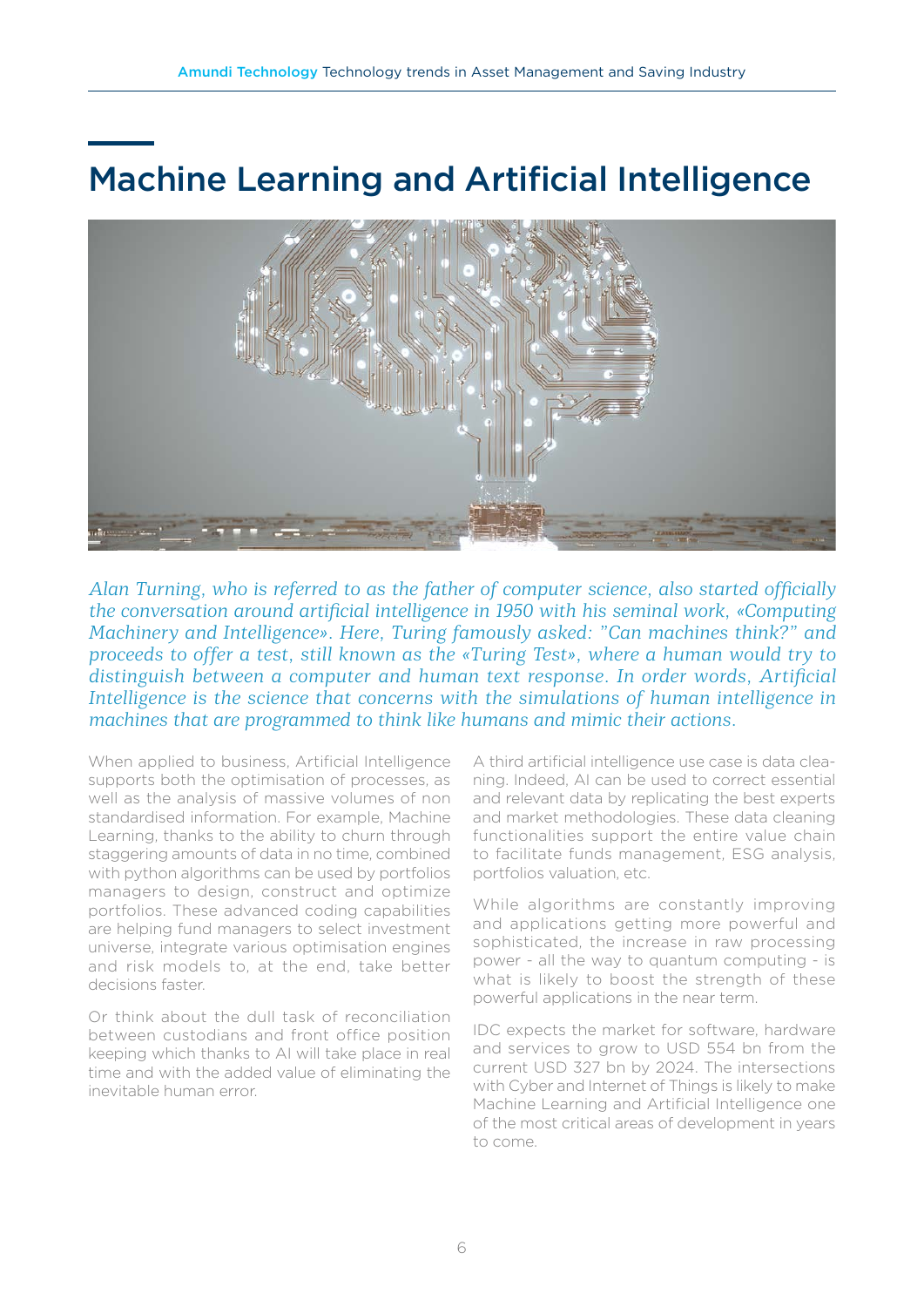### Natural Language Processing (NLP)



#### *Going hand in hand with Artificial Intelligence and Machine Learning, Natural Language Processing (NLP) is an exponentially growing technology that deals with how computers interact with human language in whichever form it encounters it.*

It is the technology, for example, that allows a computer to analyse written documents and understand their meanings, including nuances, subtleties and ambiguities. NLP helps translate text from one language to another and respond to spoken commands. It is the application you interact with when you talk to Siri or a voiceoperated GPS systems.

But NLP also plays a growing role in enterprise solutions that help streamline business operations, increase employee productivity, and simplify mission-critical business processes. Text mining, semantic analysis and neural matching are real vectors of value creation. Accessible and usable data improves decision making and the analysis is critical as nobody can read everything. This technology makes it possible to respond to this need to take into account all the available data by using NLP analysis in particular.

An application in the asset management industry could be related to the need to integrate ESG criteria when evaluating companies. To do so, there is data in digital form that is public and easily analysed, but in addition there is also unstructured data that is just as essential.

The idea is to analyse the relevant information of an organisation's CSR (Corporate Social Responsibility) policy from an available primary text corpus (website, documents, general meeting…) with the objective to combine data mining, information extraction and language processing techniques in order to extract meaning from a text and support ESG analysts. NLP will continue to grow exponentially over the next few years as we interact more and more with computers and Artificial Intelligence applications. As multilingual applications emerge, this will add usability also for businesses.

Some of the greatest expansion will take place in digital social areas, such as prevention of cyber bullying, identification of fake news and social media monitoring.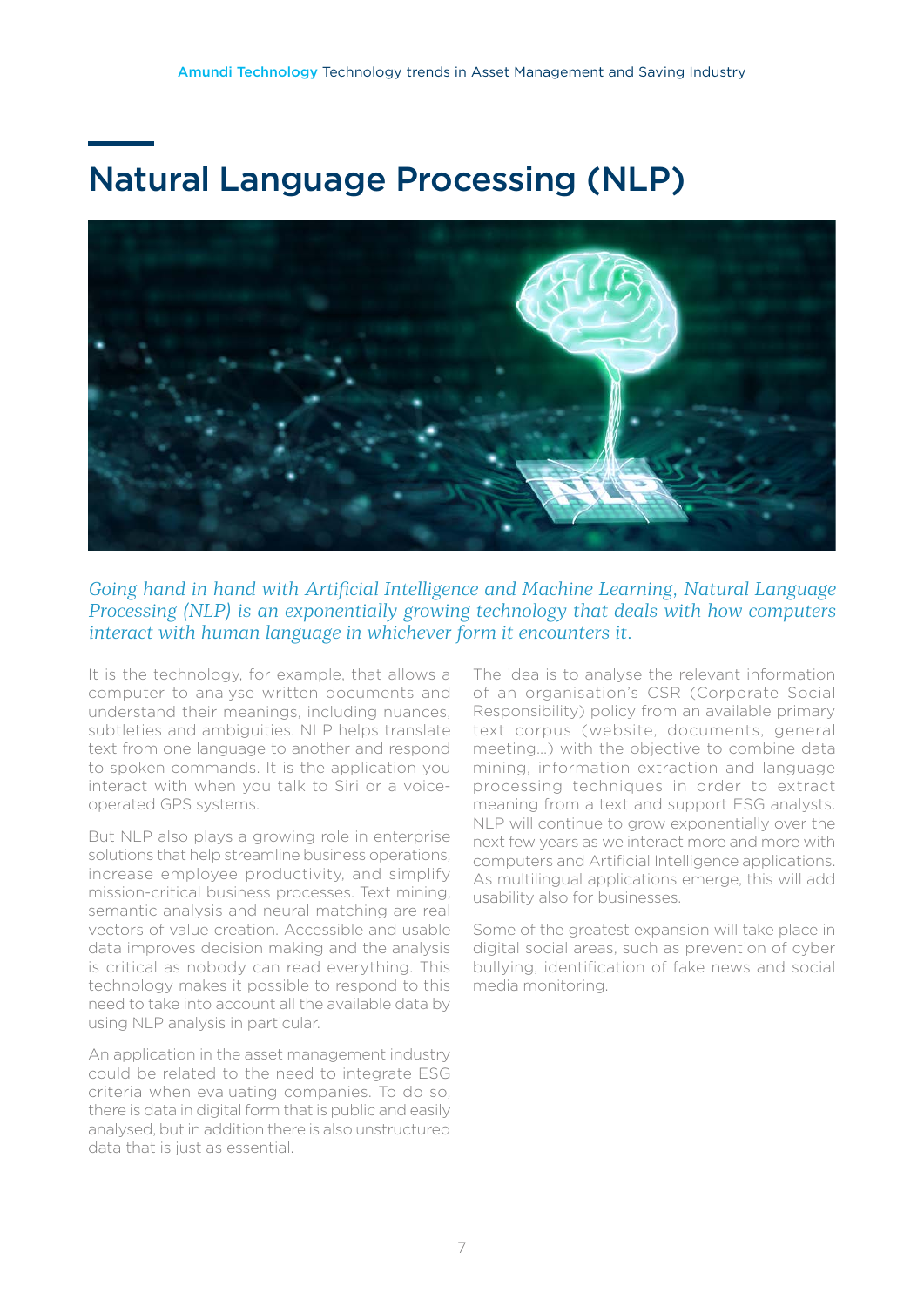#### Conclusion

As we have argued over the last few pages, we support a rosy view of the future for the Asset Management Industry as fundamentals remain strong and technological change profoundly disrupts the landscape for the better.

The road to get to this brave new world is not entirely free of twists and turns, but, during the journey, opportunities will become clear for those who are prepared to embrace change and to do so decisively. In order to win, knowledge and speed will be critical, because digitisation of the industry is happening in real time and joining in will be akin to catching a fast moving train. What will be the future of these technologies? Have you already had experience with any or all of them? Are there others that should be on your radar screen now?

At Amundi and Amundi Technology, we have extensive expertise that we are happy to share with you, so that we can support you along that journey. If you want to know more, please do not hesitate to contact us at **amundi.technology@amundi.com** and visit our website www.amunditechnology.com.

#### INTRODUCTION TO AMUNDI TECHNOLOGY

Amundi Technology offers innovative technology and services to support clients reshaping their operating model. The solutions proposed aim to meet the needs of asset management, asset owners, wealth management, distribution and asset servicer in order to provide clients high-performance tools enabling them to focus on their core business.

- ALTO\* Investment: A flexible and cloud Portfolio Management Platform covering the entire Asset Management value chain offered with operational services for dealing, middle office, data management and reporting.
- ALTO\* Wealth & Distribution: A modular core-to-digital platform for Discretionary Portfolio Management and Advisory solutions
- ALTO\* Employee Savings & Retirement: A consolidated management platform for retirement savings
- Specialized solutions: A wide range of technology and services leveraging on our experience and know-how: reporting, investment compliance, etc.

*\*ALTO: Amundi Leading Technology & Operations*